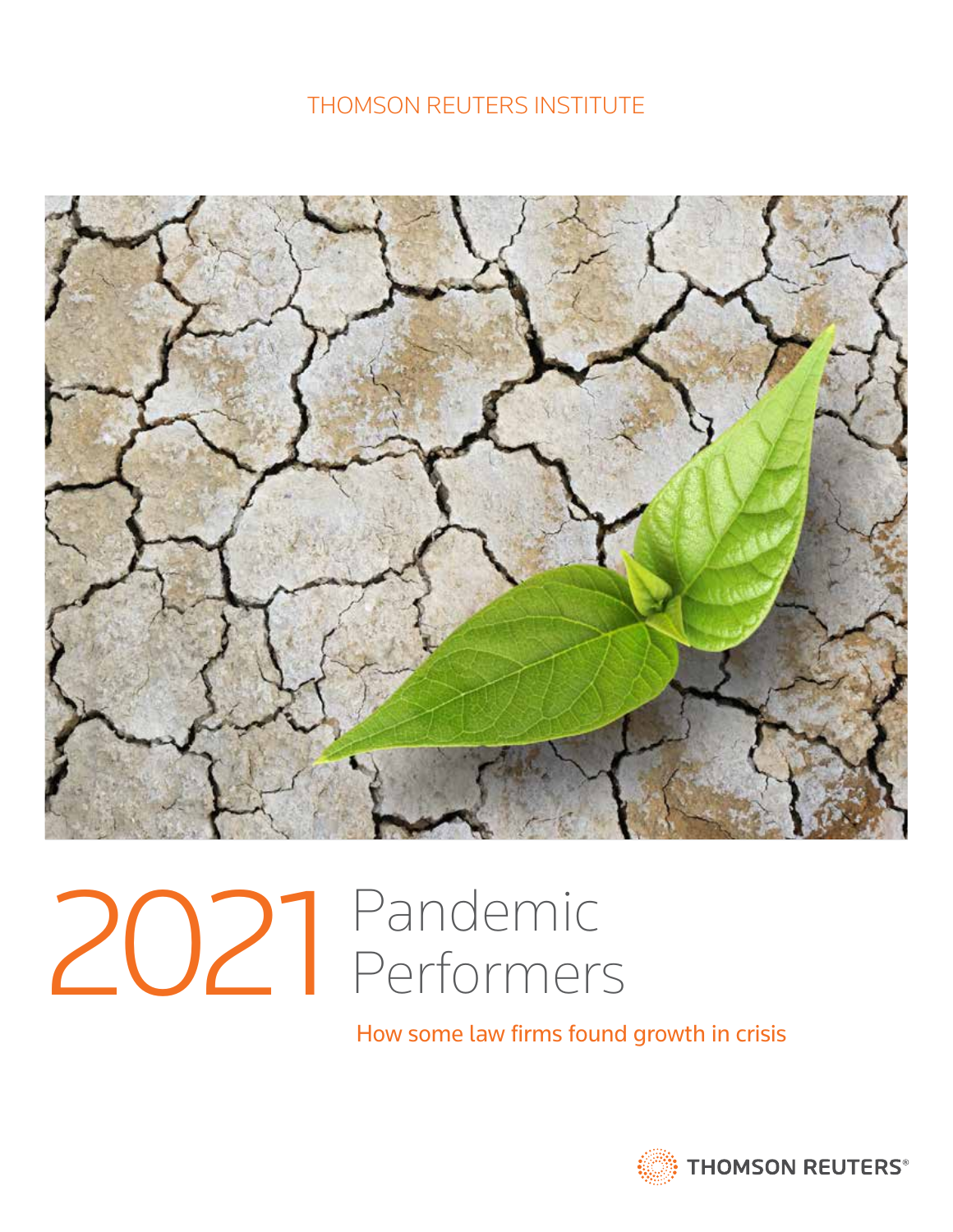# EXECUTIVE SUMMARY

Over the course of the global pandemic, law firms adopted a wide range of strategies to increase the likelihood of financial success. Many firms made deep cuts in expenditure in fear of shrinking demand, maximizing their chances of retaining profitability. Others took a longer-term view, maintaining investment and hoping such investment would provide a competitive edge.

Thankfully, for most, the reality wasn't as bad as feared. Demand held up well, especially in latter half of the year. With revenue per lawyer remaining stable and cost per lawyer down, most firms ended up actually *increasing* their profitability for the year. However, this wasn't the same at every firm — firm performance varied greatly. Some law firms achieved both revenue and profit growth, while some saw their revenues shrink and profitability fall, and of course, there was every other possible combination in-between.



The experiences of the last year were new. Law firm leaders had dealt with downturns before, but had never experienced anything like the mass disruption that came with the pandemic — on both a personal and professional level. Every law firm leader had to take certain risks, making decisions based on intuition. In some respects, they still are doing so, much like everyone else.

At times like this it makes sense to dig into the data and bring clarity to what we now know in hindsight, so that future difficult decisions can be better informed. To that end, we launched the *Pandemic Performers* report, which was created by rigorously analyzing the proprietary datasets available to Thomson Reuters in order to best identify what helped create the circumstances that enabled certain law firms to find financial success in the face of potential catastrophe.

## What is a Pandemic Performer?

Pandemic Performers were identified as those firms in the top quartile of firm performance in Revenue per Lawyer (RPL) growth. Based on other metrics that correlate alongside RPL growth, our research suggests that these firms were more ready for this crisis in terms of culture and working practices. These firms were more resilient and able to leverage their scale, practice diversity, brand, and support for their lawyers. They had good financial hygiene; and above all, they were more likely to take a long-term view.

This may seem a daunting number of tasks to complete for those firms looking to emulate the success and resilience of the Pandemic Performers, but it should be noted that not every Pandemic Performer fared equally well in each category. For most of these top firms, there was a mix of strengths — but more importantly, there was generally an absence of weaknesses.

This is perhaps the first good lesson that competitors can glean from the Pandemic Performer firms: First, seek out and address weakness within your firm.

The pandemic is, hopefully, a once-in-a-lifetime event. However, it is quite unlikely that it will be the last crisis law firms will have to face. Thus, the second key lesson from these Pandemic Performer firms: Don't focus solely at how firms fared in the pandemic from an analytical standpoint. It is much more critical to explore how a long-term focus on strengthening the firm in key areas can help with the firm's resiliency through times of crisis. The importance of this long-term focus is a lesson from which all law firms can benefit.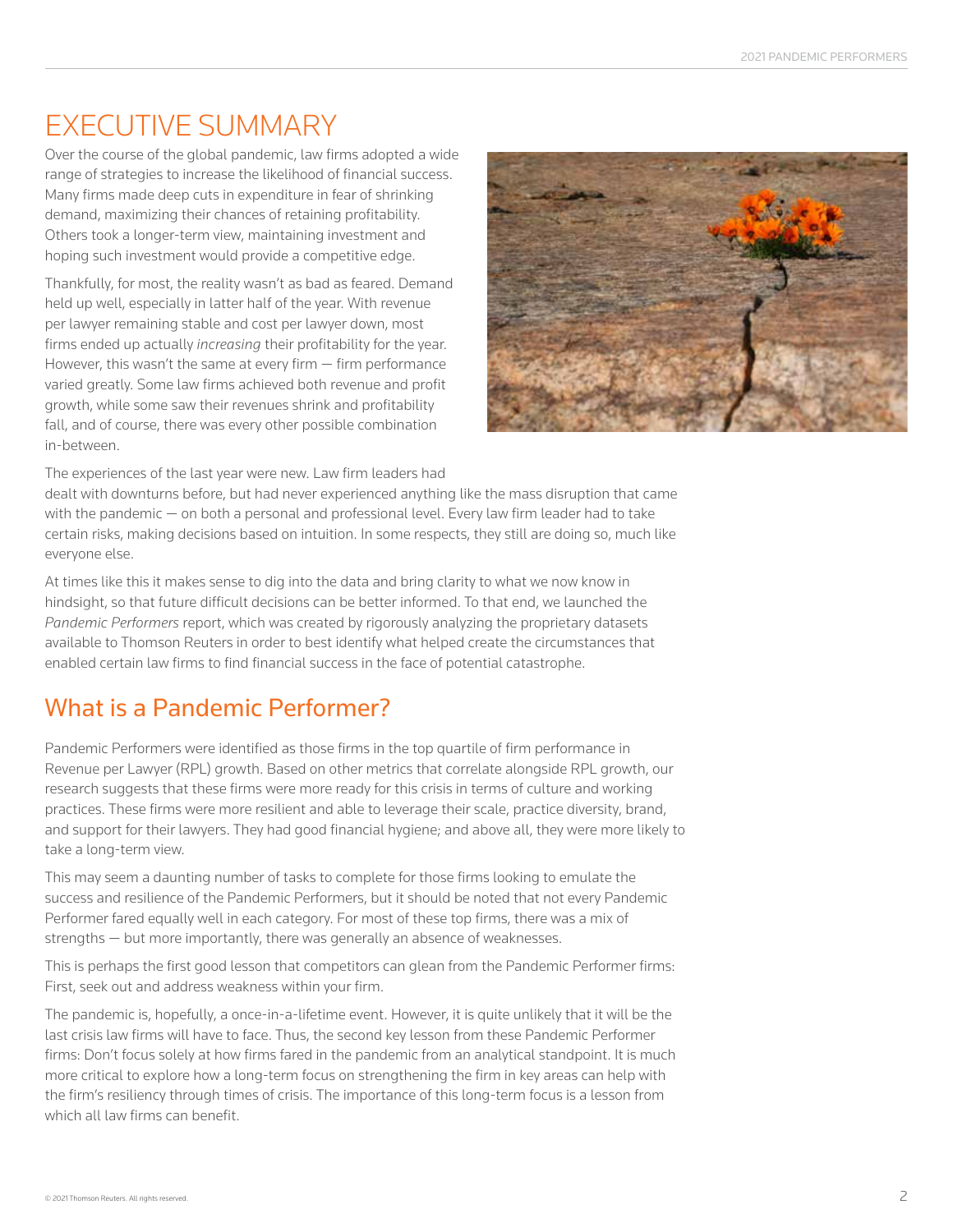# METHODOLOGY

We established the basis for this research by looking first at the data provided by Thomson Reuters Peer Monitor. This unique dataset provides an anonymized view of detailed financial results from more than 160 U.S.-based law firms, which we view in an aggregated fashion to assess the current health and trends of the legal market economy.

For this particular project, we examined a 12-month time period ending in March 2021. We were also able to analyze the year prior to the pandemic's onset to note characteristics of these firms *before* the pandemic. We used this dataset to rank firms by growth in revenue per lawyer (RPL) during the first 12 months of the pandemic. We chose the RPL metric because growth in revenue enables firms to maintain their Am Law position and allows for greater investment moving forward. More particularly, growth in revenue per lawyer helps to normalize firms that may have experienced overall revenue growth as a result of growth in headcount.

Then, we ranked firms by order of their RPL performance and separated them into four quartiles. The top quartile firms grew their RPL by an average 9.7%, while the bottom quartile saw their RPL figures shrink by an average 4.1%.

## Revenue per Lawyer Rolling 12-Month Change – March 2021 6% 8% 10% 4% 2% 0% -2%  $-4%$ -6% **The Government Control Control** Bottom quartile -4.1% 9.7% 3.8% Source: Thomson Reuters 2021 over the past 12 months March 2021

## Comparing quartile performance

Rolling 12 Month Change

(April 2020 – March 2021) vs (April 2019 – March 2020)

• Firm groups were created based on revenue per lawyer growth

=

- Top 25% of firms averaged 9.7% revenue per lawyer growth
- Bottom 25% of firms averaged 4.1% contraction over this period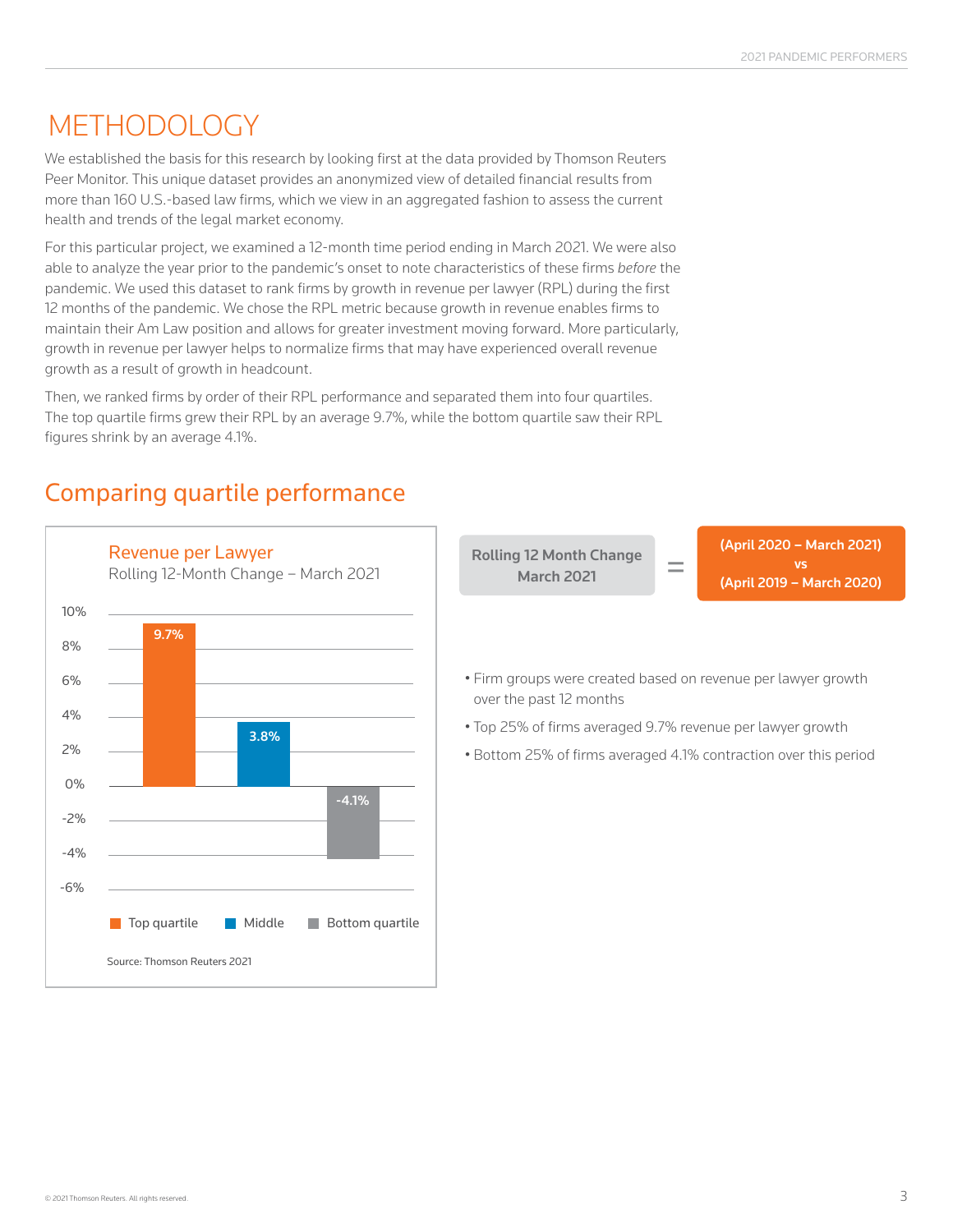We then investigated the drivers of these differences in performance by looking at more than 200 different firm characteristics and financial metrics, from the three data sources indicated below.

## Datasets used to inform the analysis

#### FINANCIAL

#### Peer Monitor

Automated benchmarking system capturing the *financial* details of 160+ large and medium US based law firms on a monthly basis.

#### MARKET

#### **Sharplegal**

Exploring **clients'** changing needs and market opportunities through an ongoing research study with corporate law departments.

#### **TAI FNT**

#### Stellar Performance

An evolving body of research to challenge and evaluate law firm **talent** management to ensure firms attract and retain the lawyers that will deliver on clients' needs.

Financial metrics from Peer Monitor were correlated with RPL growth to identify which of those financial metrics had the most impact on firms' changing RPL through the 12 month period.

To add additional qualitative insight to the analysis, we looked at the average performance of firms in each of the quartiles through the lens of two proprietary global research studies: Sharplegal and Stellar Performance.

Sharplegal enables us to see how clients viewed these law firms, by indicating, for example, how often clients cited them as top of mind and most favored firms, thus demonstrating the strength of those firms' brands. Stellar Performance lets us see how top legal talent rated their own firms on a range of different attributes, such as, how collaborative the firm was. We also compared how these top talent professionals defined their own stand-out qualities and the working practices their firms adopted prior to the pandemic. We then explored the data tables, looking for statistically significant differences between the quartiles.

At the end of this process, we were able to define the 12 levers that correlated most strongly with greater growth in firms' RPL.

## Basis of analysis

The results of firms in each of the three groups were then combined to determine how they differed on:

- 1 Financial elements
- 2 Brand and client experience
- 3 Talent experience

12 levers of high performance 200+ firm characteristics and metrics were analyzed

Finally, we wanted to compare the levers identified in this analysis with those identified in our previous analysis of *Dynamic Law Firms* released in 2020.

As identified in that research, Dynamic firms had performed well between 2017 and 2019 in both revenue and profit measures. The comparison made in our *Pandemic Performers* research identifies levers which led to successful performance during the pandemic rather than those that are relevant to more normal economic times.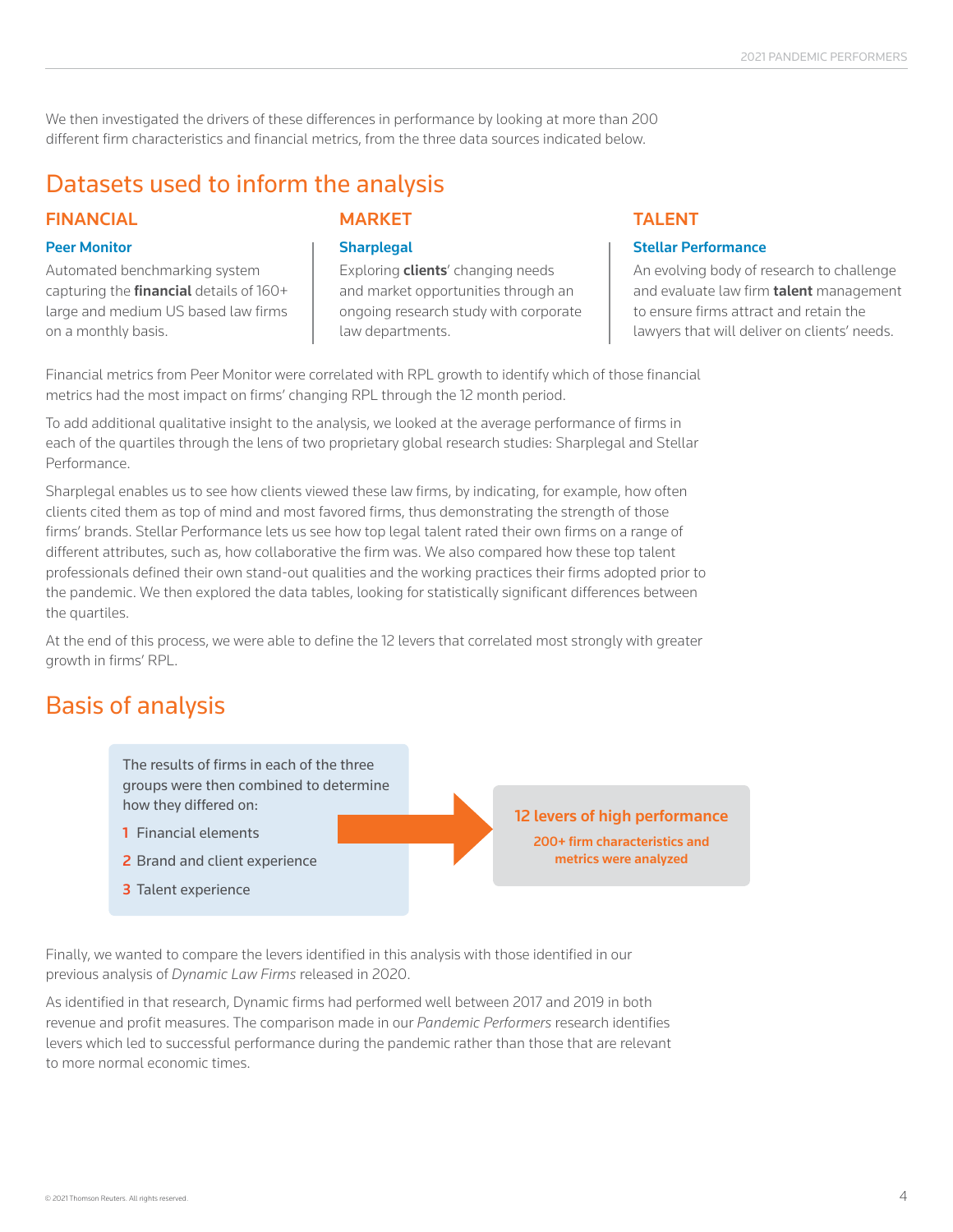## Key success factors – The levers of RPL growth

The 12 levers we identified in our analysis that correlated with greater growth in RPL broke down into four main areas:

- 1 Firm pillars The levers in this area had to do with a firm's ability to optimize scale in order to provide strong foundations on an efficient basis. Features included a diversified practice that's not overly focused on litigation, and the ability to maintain quality support functions.
- 2 Optimized talent The levers in this areas indicated a firm that fosters an environment for lawyers who are productive, and one that is complemented by other professional fee-earners in a culture that inculcates the right behaviors by service-oriented, creative thinkers.
- 3 Client appeal The levers in this area indicated a firm that was preserving top-of-mind awareness among clients with a brand promise that attracts new clients and enables lawyers to win more work.
- 4 Financial hygiene The levers in this area indicated firms that were maintaining healthy pricing practices and experiencing less discounting through to billing.

#### KEY SUCCESS FACTORS

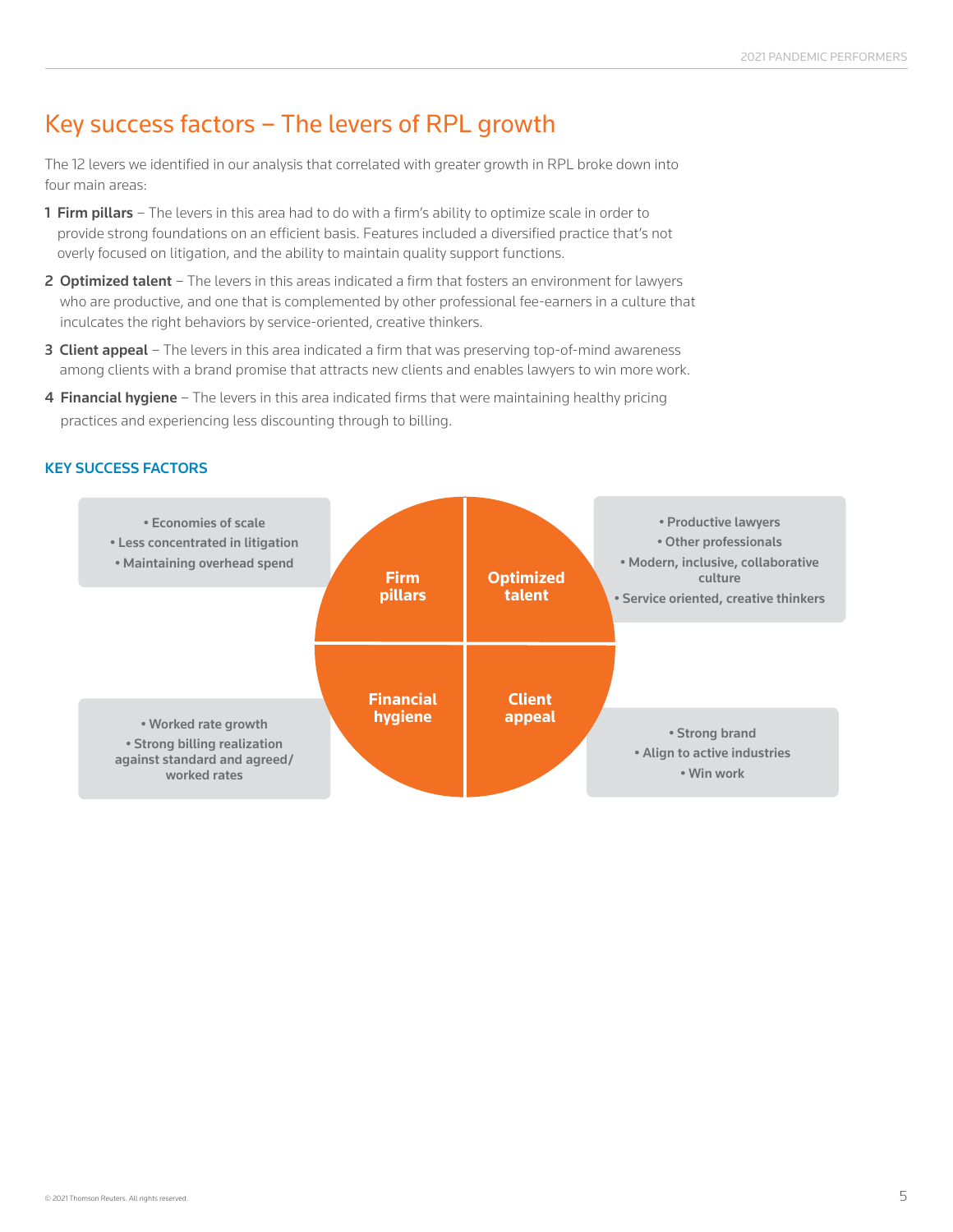#### CORRELATING WITH PROFIT

While it is important to understand how these top-performing firms achieved growth in RPL, it is wise to point out from the outset that growth in revenue does not necessarily guarantee growth in profits. For these top-performing firms, however, growth in both profit per lawyer (PPL) and profit per equity partner (PPEP) were actually the top two drivers in terms of correlation with growth in RPL. What this means, is that these high RPL firms were also quite successful in converting this additional *revenue* into additional *profit*, and ultimately, higher profits per partner payments.

While the top quartile firms in this study  $-$  our Pandemic Performers  $-$  had been slightly more profitable on average than their peers before the pandemic, the gap widened dramatically throughout the pandemic. Why this gap grew is an important question we sought to answer throughout this research.





Although not the only driver of profit growth, revenue growth is a strong and important driver of profit growth. This analysis also compared the metrics which aligned with profit growth, which are the same metrics used to identify the Dynamic firms in that study. Some metrics were important drivers of both RPL and PPL growth, whereas others could correlate positively with RPL, but negatively with PPL — for example, overhead expenses per lawyer. A summary of the main differences is shown in the table below.

|                                                                                 | <b>Similarities</b>                                                                                                                    | <b>Differences</b>                                                                                                       |
|---------------------------------------------------------------------------------|----------------------------------------------------------------------------------------------------------------------------------------|--------------------------------------------------------------------------------------------------------------------------|
| Negative factors $-$<br>contributing to lower<br>revenue or profit growth       | . Higher proportion of work tied to litigation<br>#1 detriment to both Revenue and Profit per<br>Lawyer Growth over the past 12 months | • Overhead and Direct Expenditure per Lawyer<br>growth<br>Positive factor for revenue but highly negative<br>with Profit |
| <b>Positive factors -</b><br>contributing to higher<br>revenue or profit growth | • Demand, Rates, and Fees worked growth<br>• Improved Realization Metrics                                                              | • Demand and FTE Leverage<br>Top factors when it comes to Profit growth, yet<br>are middling when it comes to Revenue    |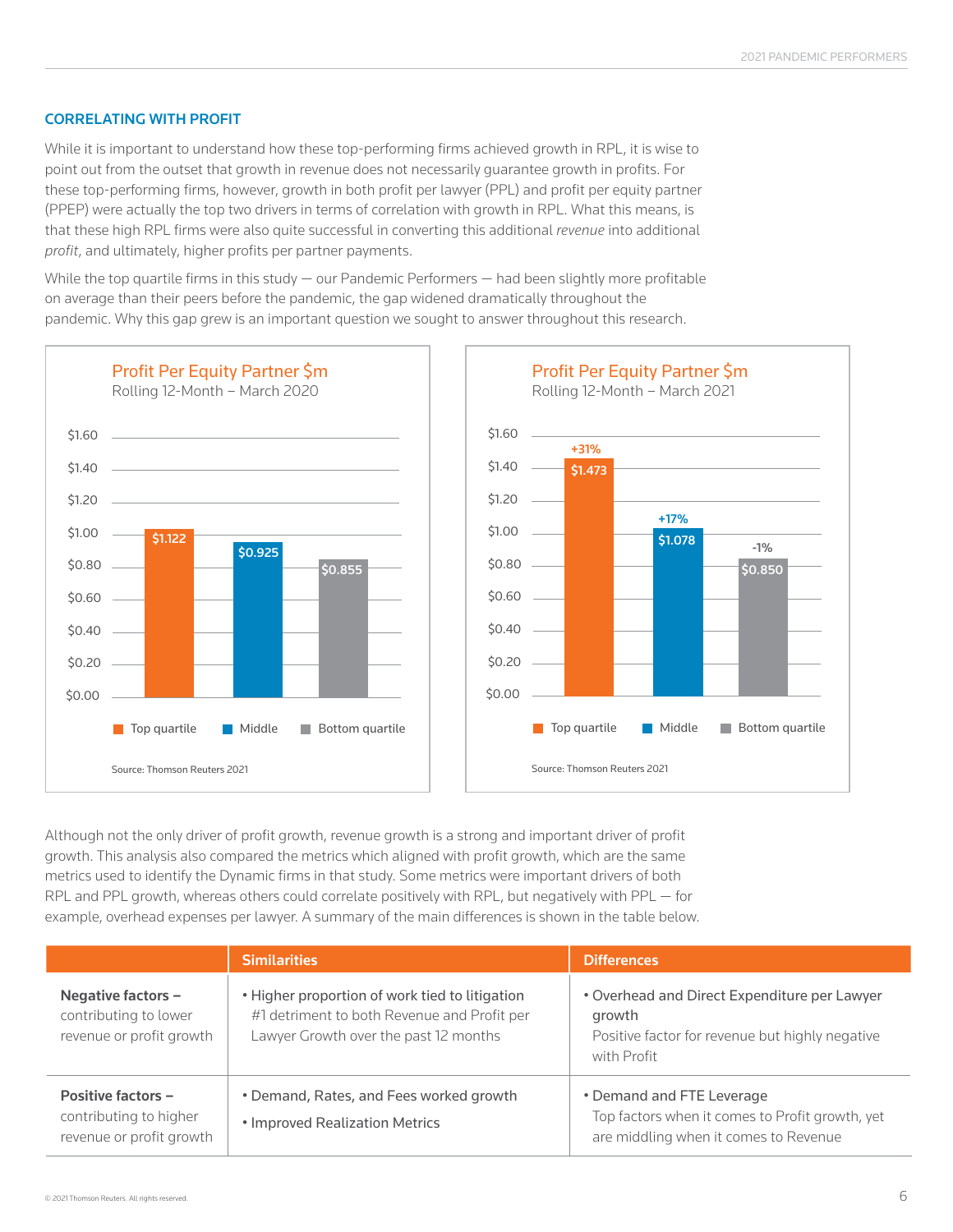#### INDIVIDUAL LEVERS OF GROWTH IN REVENUE PER LAWYER

Now, let's explore these various levers and their correlated areas in a bit more depth:

## Area I: Firm pillars

Like the pillars that support building structures, the pillars that support the operations of a law firm  $$ such as those that allow the firm to optimize scale, provide a strong foundation for efficiency, or allow for a diversified array of legal practices areas to better mitigate dependency on litigation — are all a crucial part of the levers within this area of revenue growth for top quartile firms.

#### LEVER 1: TOP QUARTILE FIRMS WERE GENERALLY LARGER, REFLECTING BENEFIT FROM ECONOMIES OF SCALE



#### Average number of lawyers (March 2021)

|                 | <b>Lawyers FTEs</b> |
|-----------------|---------------------|
| Top quartile    | 645                 |
| Middle          | 445                 |
| Bottom quartile | 274                 |

The finding that law firms in the top quartiles were generally larger firms does not suggest that *only* larger firms performed well through the pandemic. Indeed, there is ample evidence that size alone was not a factor in how firms weathered this storm. However, due to the economies of scale that larger firms enjoy, they did have the ability to better absorb some of the financial shocks brought on by the pandemic.

Larger firms also tend to have more robust practice offering and are unlikely to have a niche focus, which ties into the second key lever.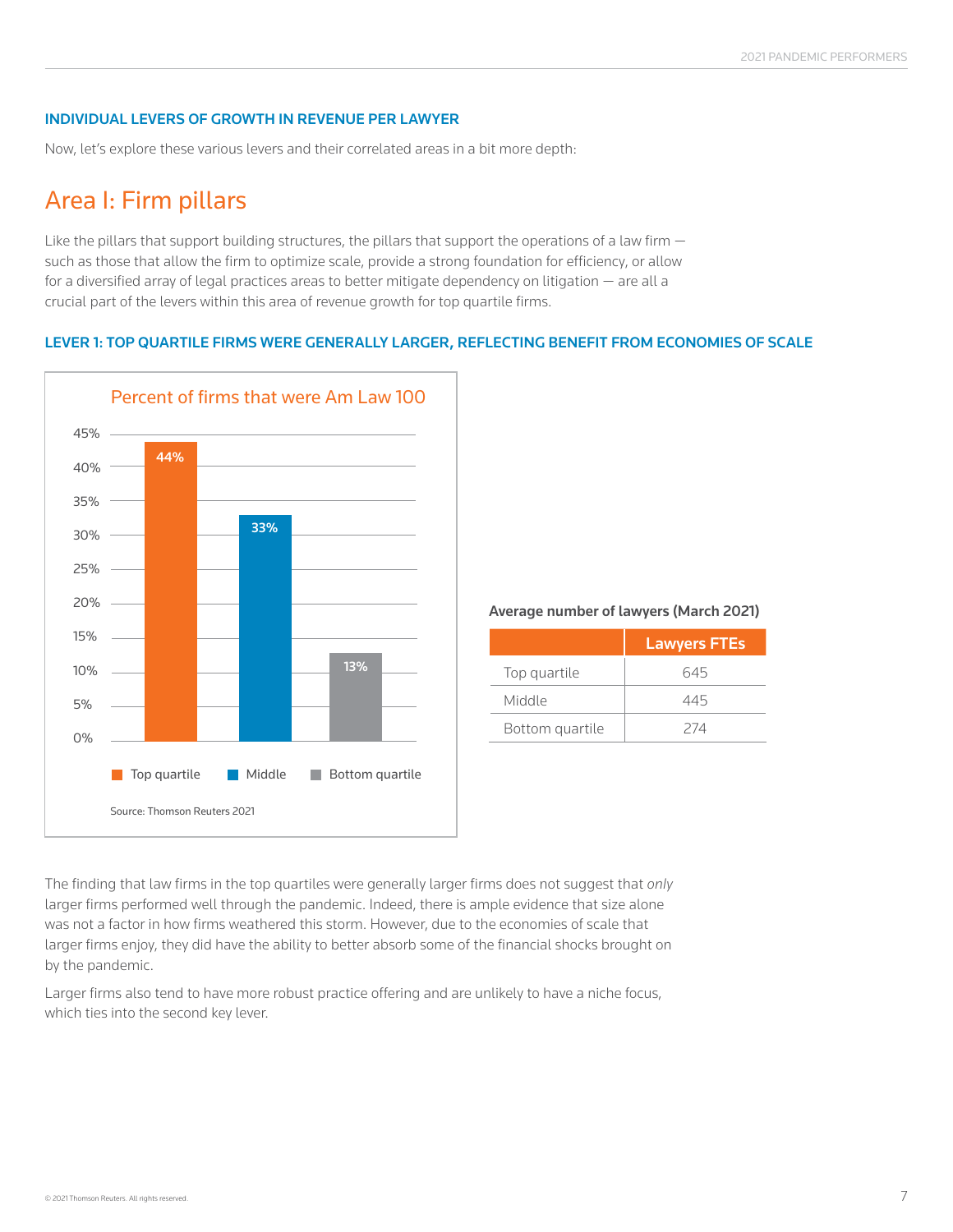

#### LEVER 2: TOP QUARTILE FIRMS WERE LESS CONCENTRATED IN LITIGATION

It's been conventional wisdom within the legal industry that the better litigation practices perform, the better law firms and the legal economy overall tend to perform. But in a historic crisis event like the pandemic where litigation is perhaps disproportionately negatively impacted, the reverse also holds true. Those firms that were more reliant on litigation to drive their performance understandably felt the brunt of the impact of the court shutdowns.

In contrast, the top quartile firms, with a greater balance between their litigation practice and the bulk of the rest of their practice portfolio, were able to mitigate the effects of the litigation slowdown while also capitalizing on growth in other practices.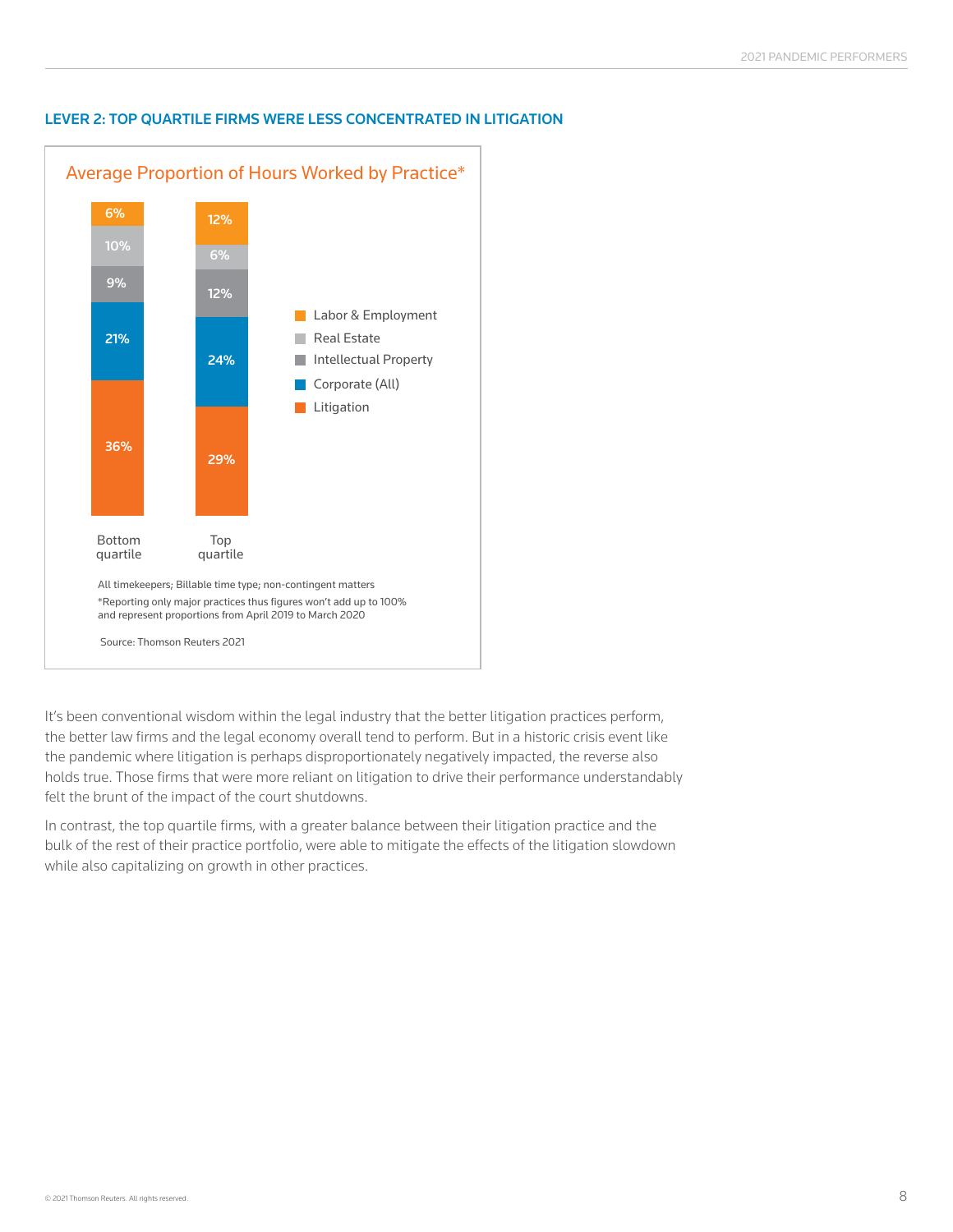#### LEVER 3: TOP QUARTILE FIRMS REDUCED OVERHEAD TO A MUCH LESSER DEGREE DURING THE PANDEMIC



#### Overhead Detail Investment per lawyer April 2020 – March 2021

|                 | Support Staff    | <b>Technology</b> |
|-----------------|------------------|-------------------|
| Top quartile    | \$76.4K (+2.5%)* | \$26.2K (+5.6%)*  |
| Bottom quartile | \$64.0K (-4.6%)* | \$21.5K (-1.1%)*  |

\*represents percent change in 12-month values ending March 2020 vs March 2021

It was no surprise that law firms across the board reduced their expenses during the pandemic. But top quartile firms did so to a much lesser degree; and coupled with the fact that these firms already held an advantage in terms of average per lawyer full-time equivalent (FTE) expenditures in many categories, this meant that even during the heart of pandemic, top quartile law firms were able to exercise outsized buying power.

Indeed, the starkest differences between these firm groupings in regard to overhead was in the support staff compensation and technology categories, both of which correlated positively with RPL growth and represent the largest and third-largest categories, respectively, in percentage terms within overhead spend.

We should also note that there is a bit of a "chicken or the egg" situation with regard to expenditures. Did bottom quartile firms reduce their expenses to a larger degree, thereby contributing to a decline in RPL, or did they see revenue already declining and chose to slash expenses as a way of maintaining profitability to the greatest extent possible? The likely answer, of course, is a mix of both. However, the overall impact of being able to maintain investment structure, even during times of downturn, should be recognized.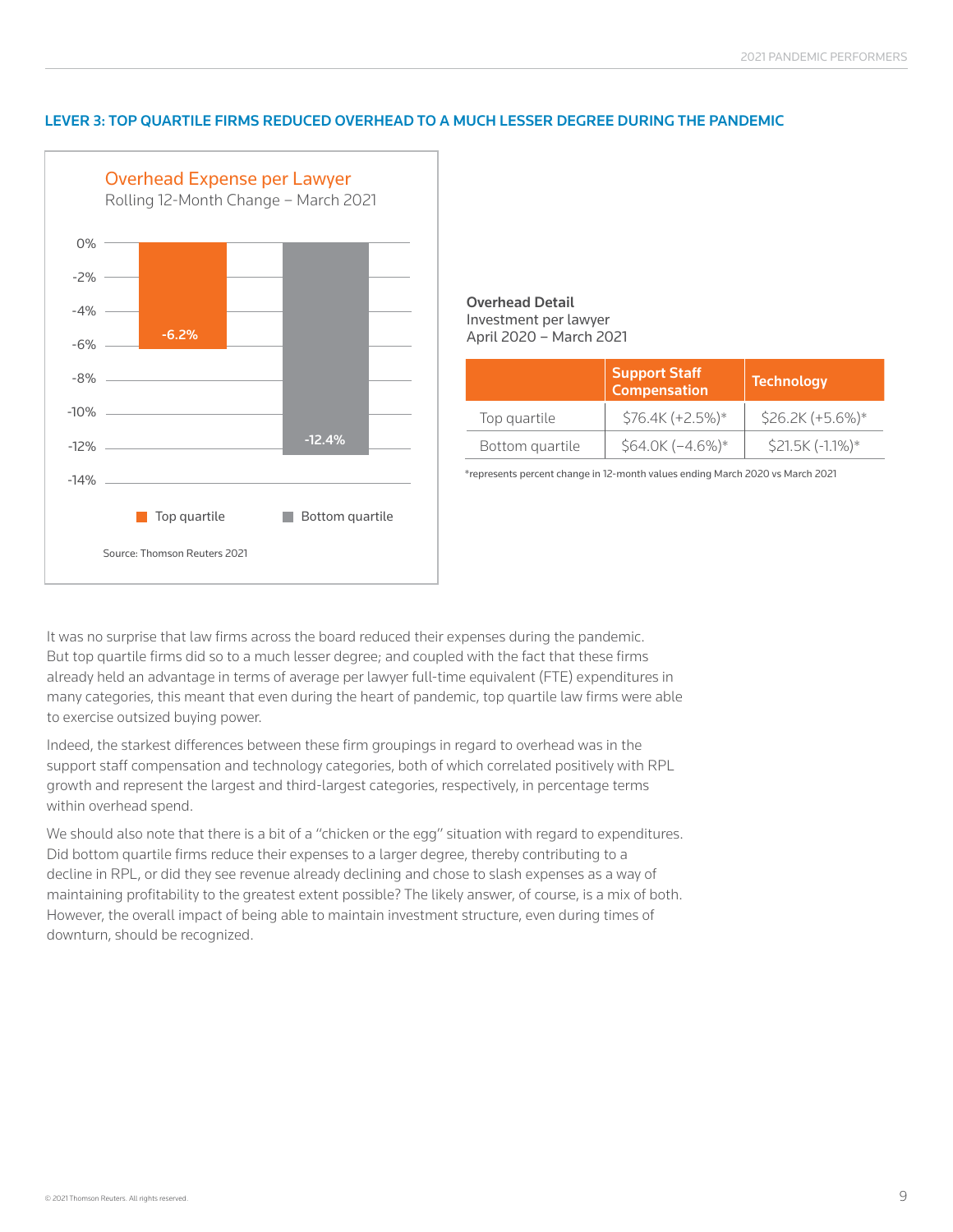## Area II: Optimized Talent

The manner in which a law firm fosters an environment that promotes productivity, creative decisionmaking, and service-orientated solutions was an area that featured several key levers that contributed to revenue growth among top quartile firms.

#### LEVER 4: TOP QUARTILE FIRMS HAD MORE PRODUCTIVE LAWYERS



With the top quartile firms investing their resources and cultivating a diversified practice mix, they soon gained an advantage in productivity, improving their per lawyer productivity slightly when compared to the previous 12 months. Conversely, bottom quartile firms saw productivity drop by an average of 80 hours over the same period. Unsurprisingly, this development correlated strongly with the growth in RPL for top quartile firms — in fact, aside from profit, productivity growth showed the highest correlation to RPL out of all the metrics we tested.

*"With the top quartile firms investing their resources and cultivating a diversified practice mix, they soon gained an advantage in productivity, improving their per lawyer productivity slightly when compared to the previous 12 months."*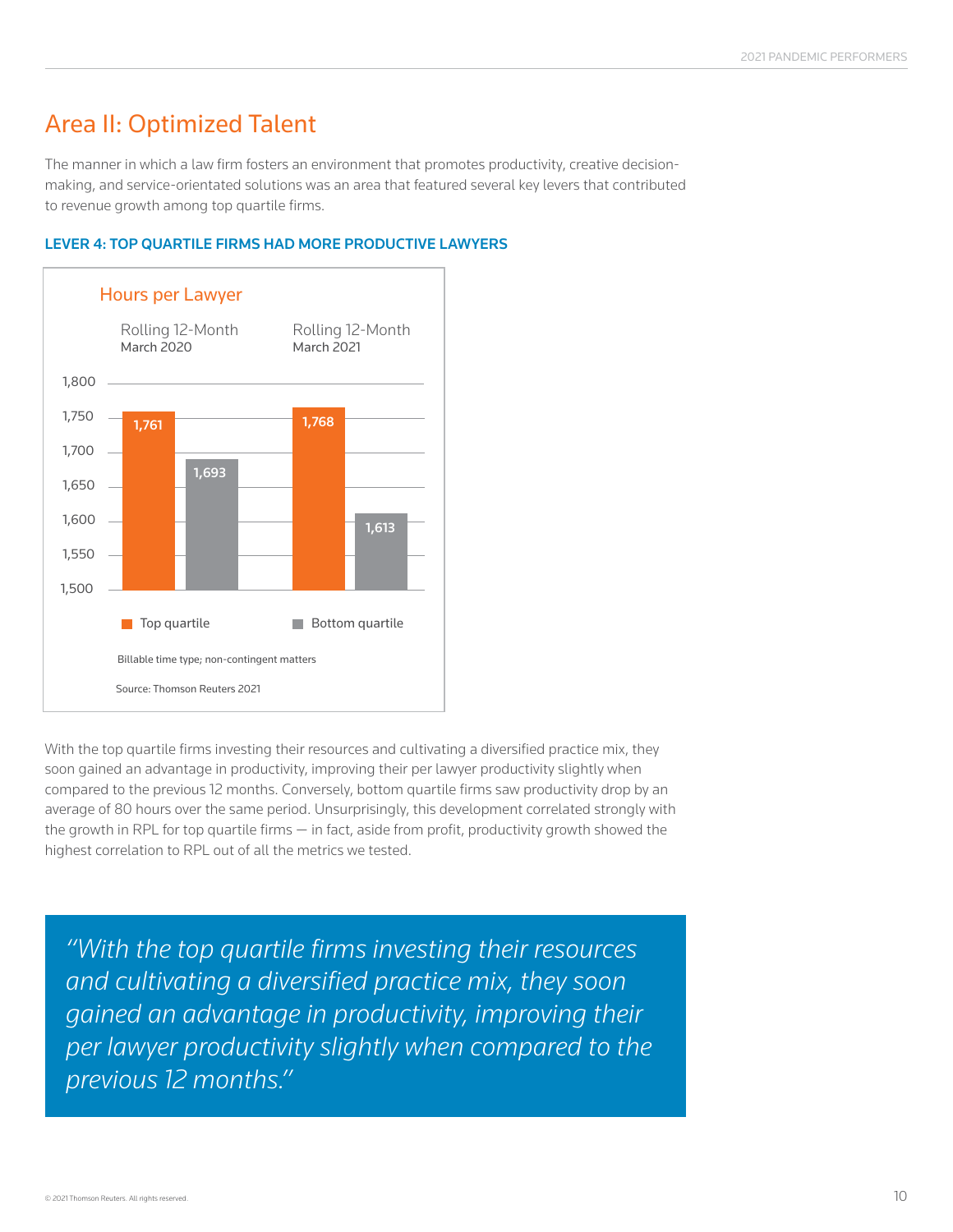

#### LEVER 5: TOP QUARTILE FIRMS SAW HALF THE REDUCTION IN HOURS FOR OTHER PROFESSIONAL FEE EARNERS

We've previously noted the advantage that scale gave top quartile firms, but that scale also meant that these firms often had deeper talent benches to draw from as well. Not only did top quartile firms have these deeper benches to start with, but they did not reduce their professional fee earner ranks by nearly the same amount as did bottom quartile firms.

As a result, top quartile firms still enjoyed many of the traditional advantages that leverage provides to professional services firms in terms of managing profitability.

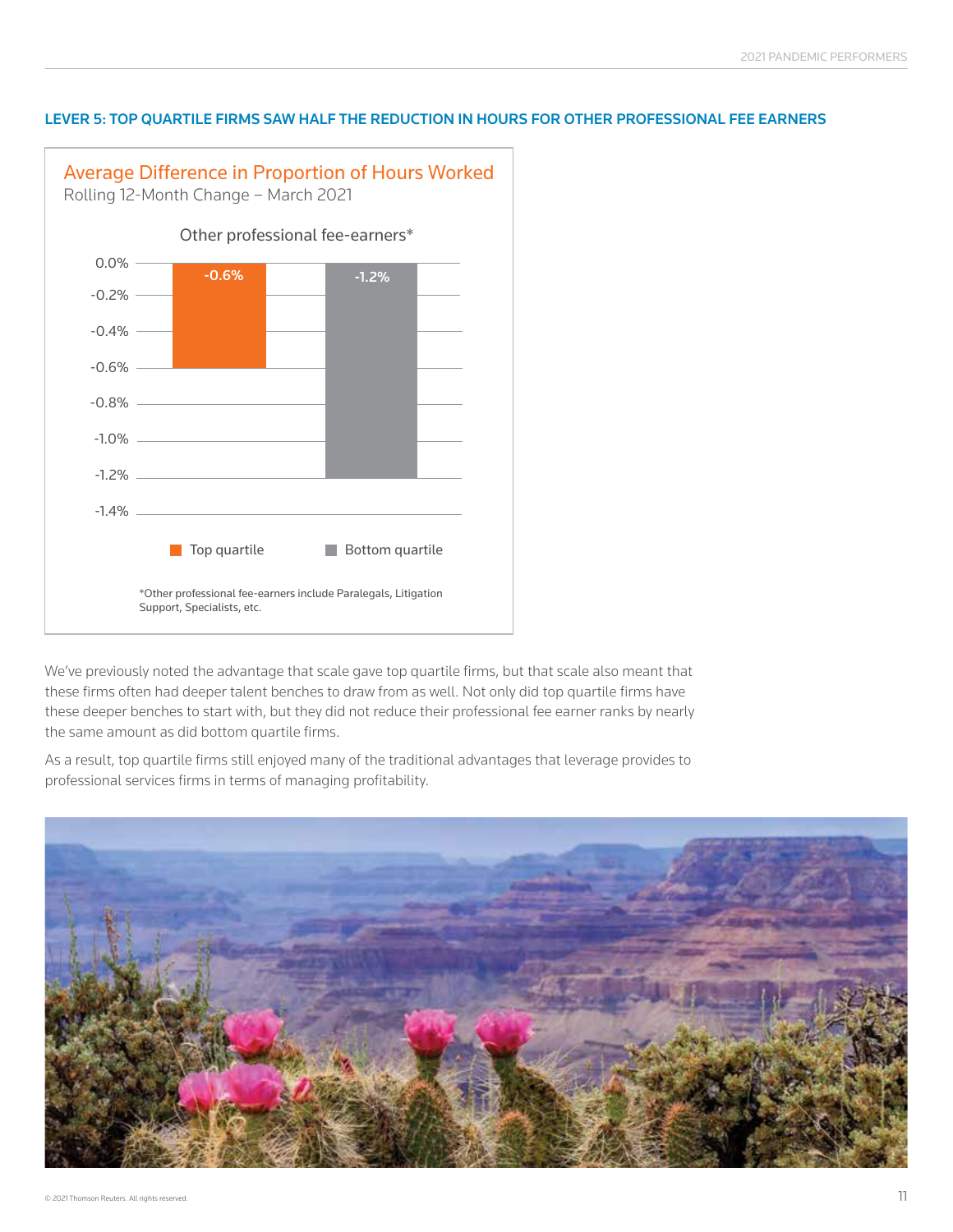

#### LEVER 6: TOP QUARTILE FIRMS HAD CULTURES THAT WERE MORE PREPARED FOR REMOTE WORKING



Using our Stellar Performance data to examine how stand-out talent in different groups of firms differed in their views prior to the pandemic, we were able to examine the subjective experience of lawyers working at these law firms. What we found is that top quartile firms appeared more prepared to be thrown into full-time remote working. Lawyers at these firms talked about the established culture of independence and freedom within their firms, and they were also more positive about the collaborative nature of their firm's culture. So, it seems that the combination of independence and collaboration was a secret to a smooth transition.

Practically speaking, it appears that lawyers at top quartile firms were more comfortable with remote working, as our survey showed that considerably more lawyers from top quartile firms had already been working from home at least one day a week.

We also saw in Lever 3, that these firms had already been spending more per lawyer on technology prior to the pandemic and so were likely to have been more technologically prepared too.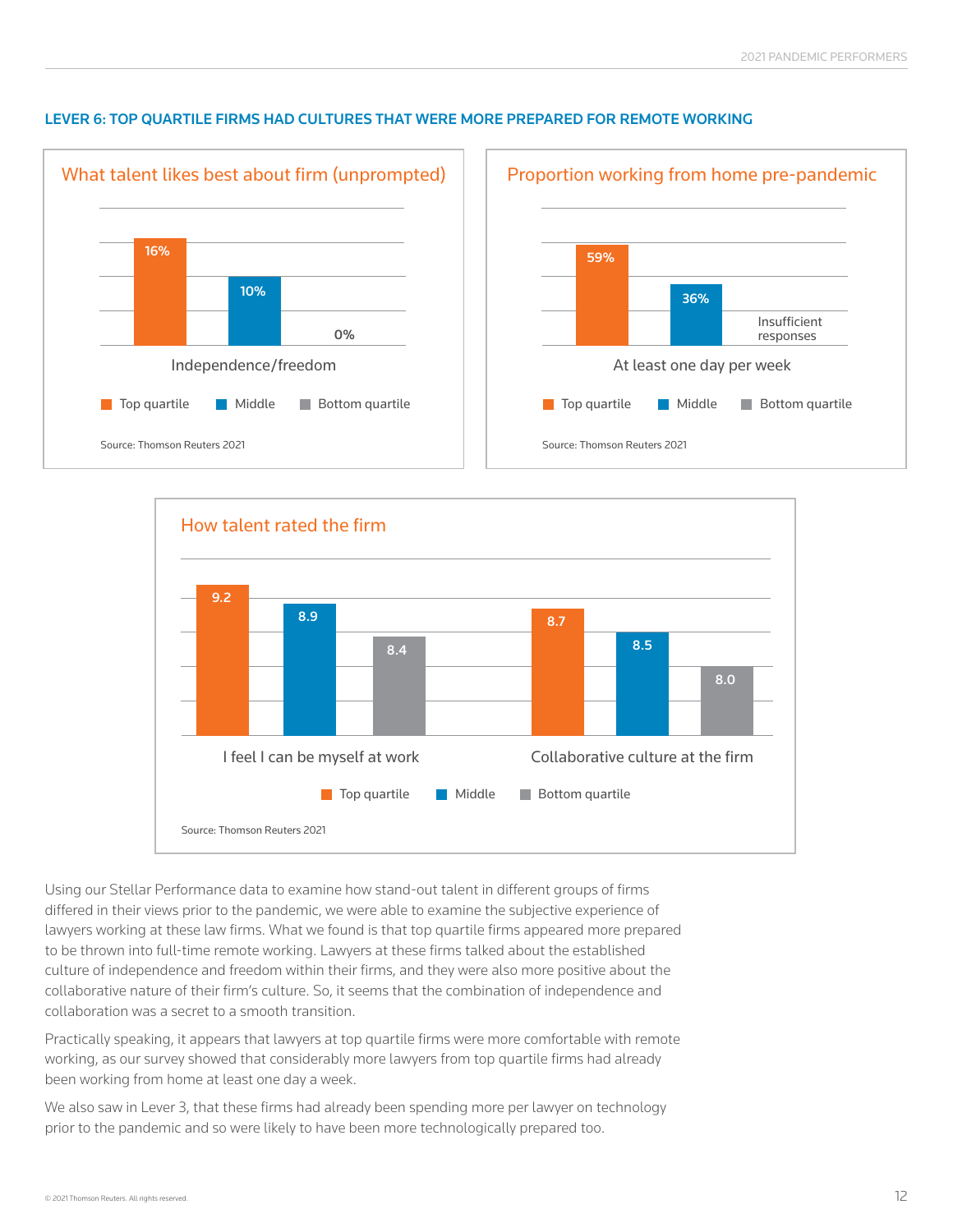

#### LEVER 7: TOP QUARTILE FIRM LAWYERS RECOGNIZED THE NEED FOR RESPONSIVENESS & CREATIVITY

During the pandemic, stand-out lawyers also made it clear that their talents were in demand from clients who needed their lawyers to provide speedy responses and creative ways of tackling the ever-changing problems brought on by the crisis. These two core competencies — speed and creativity — were what lawyers at top quartile firms were particularly likely to say made them stand out to their clients.

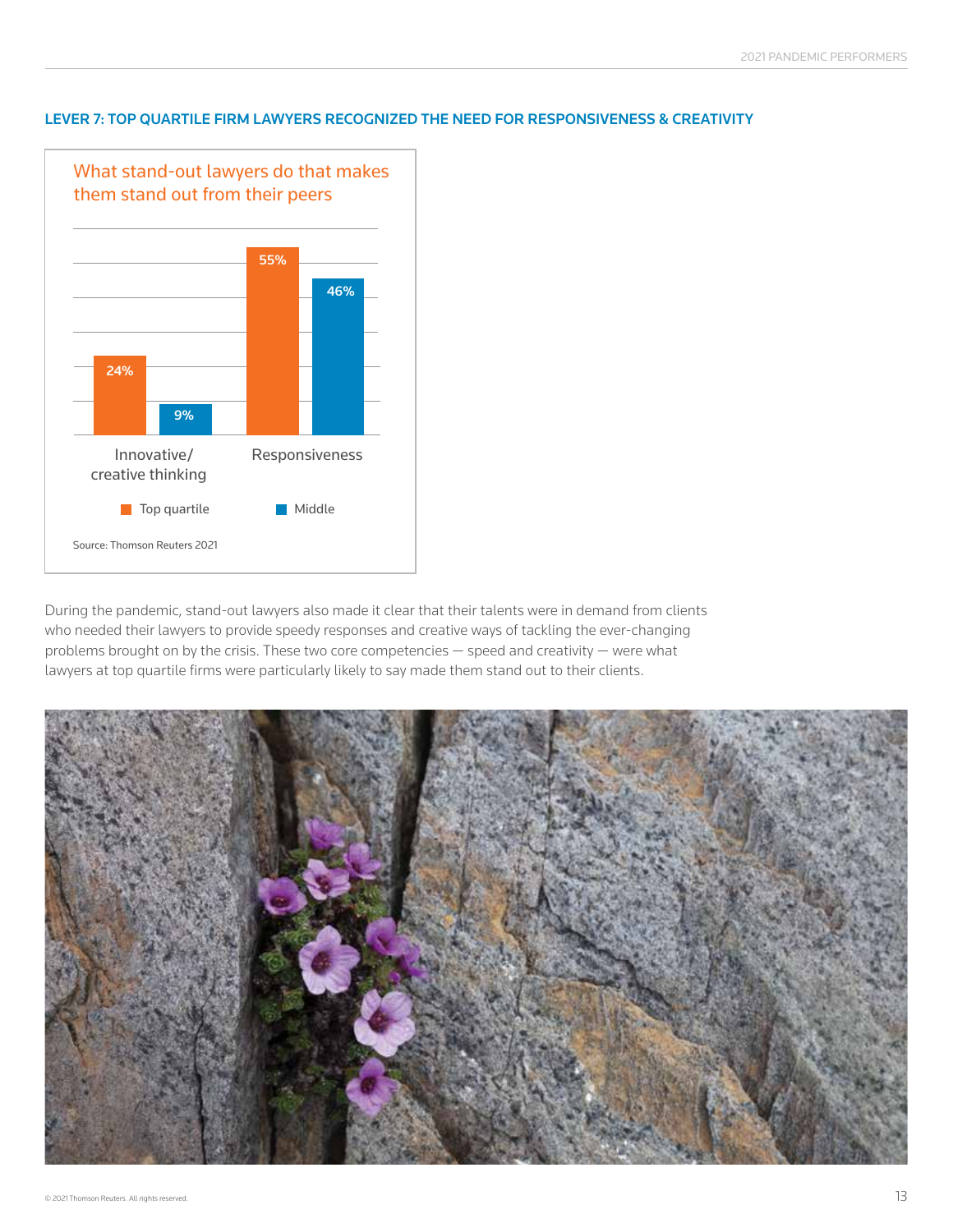## Area III: Financial Hygiene

Firms that maintain healthy "financial hygiene," such as using innovative pricing methods that are accepted by clients and require less discounting through to billing, are well along the path to stronger revenue growth as the levers in this area show.

#### LEVER 8: TOP QUARTILE FIRMS INCREASED THEIR *LAWYER-ONLY* WORKED RATES BY A HIGHER DEGREE



Throughout the pandemic, clients showed they were willing to pay for results and quality, as evidenced by the growth of lawyer-only worked rates. We focused on these lawyer-only worked rates — those rates that clients agreed to pay for a lawyer to work on their matter, as opposed to any timekeeper — not only because we see a higher correlation, but also because the "all timekeeper" rates we normally focus on suffered some odd bolstering effects due to shifts in talent management across the legal industry in the face of the pandemic.

That said, top quartile firms enjoyed a wide gap over their bottom quartile counterparts in terms of how aggressively they were able to grow rates during the time period examined. This is likely due to a number of factors, but the strength of the top quartile's firm brands should not be overlooked and will be discussed in more detail later.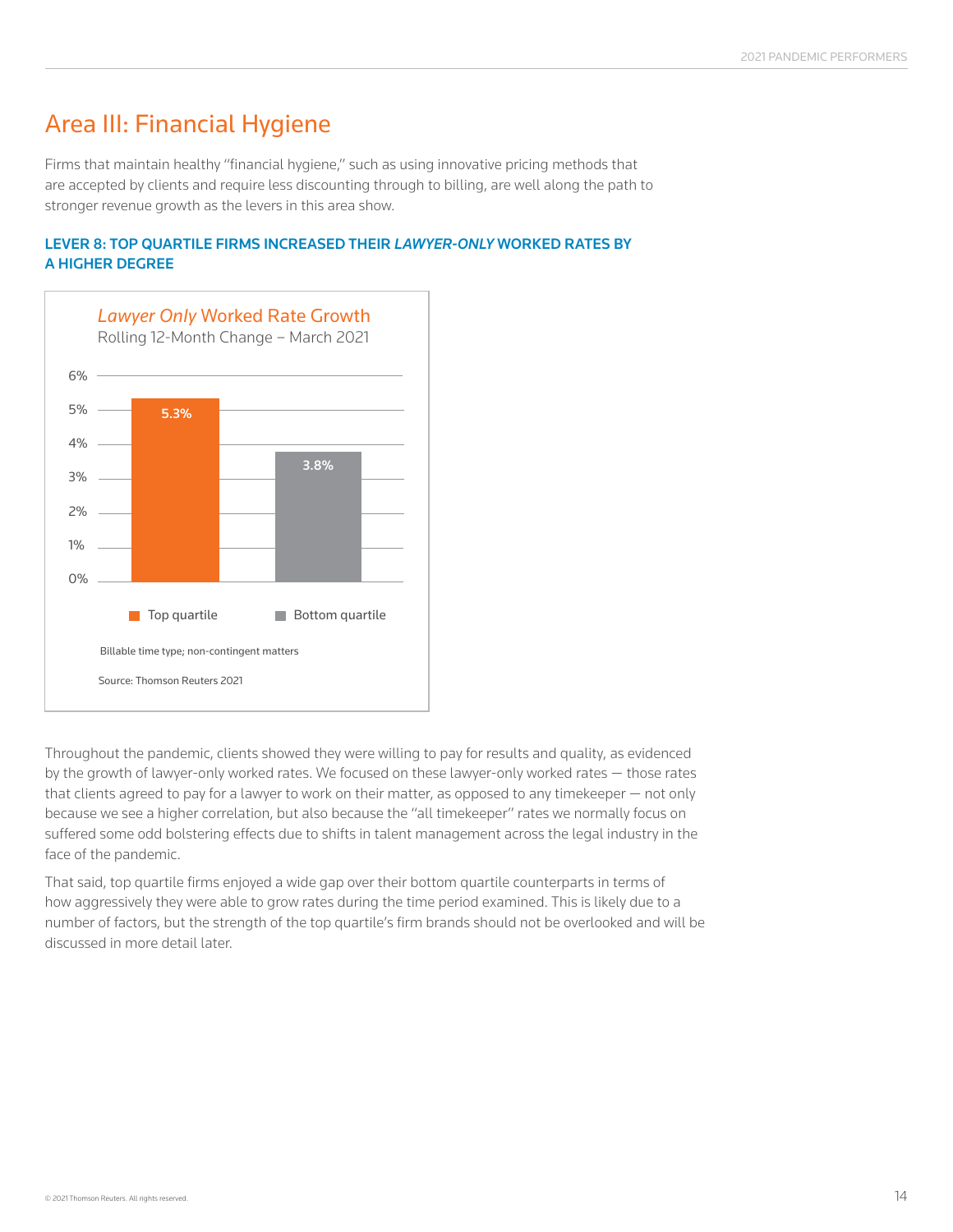#### LEVER 9: TOP QUARTILE FIRMS ACHIEVED EVEN HIGHER BILLING REALIZATION DURING THE PANDEMIC





In addition to enjoying stronger worked rate growth, top quartile firms also saw improved realization against that rate growth. We focus in particular on *billing* realization instead of *collected* realization for two reasons: First, the correlation between growth in RPL and billing realization was stonger than the correlation with collected realization; and second, we have noted for years that collected realization tends to trend in direct proportion to billing realization. Put another way, the higher the percentage of fees worked that a firm is able to send through to a client invoice (avoiding write downs and bill adjustment in the process), the higher the percentage of the fees worked a client is likely to pay.

This higher billing realization rate became symbolic of the greater financial hygiene exemplified by the top quartile firms that led to stronger RPL growth.

Further, top quartile firms excerised a higher degree of financial hygiene than did their bottom quartile counterparts as it related to how much of the value of the worked rate was actually billed to the client. This percentage billed grew from 92.9% before the onset of the pandemic, to 93.4% in the first 12 months after the pandemic took hold in the U.S.

This metric correlated strongly with improved RPL for these firms and is yet another illustration of a trend we've noted many times before: Firms looking to improve realization and profitability should look first to internal firm behavior *before* they try to convice their clients to pay a larger percentage of their invoice. Internal behaviors within the firm have a much larger impact on potential profitability.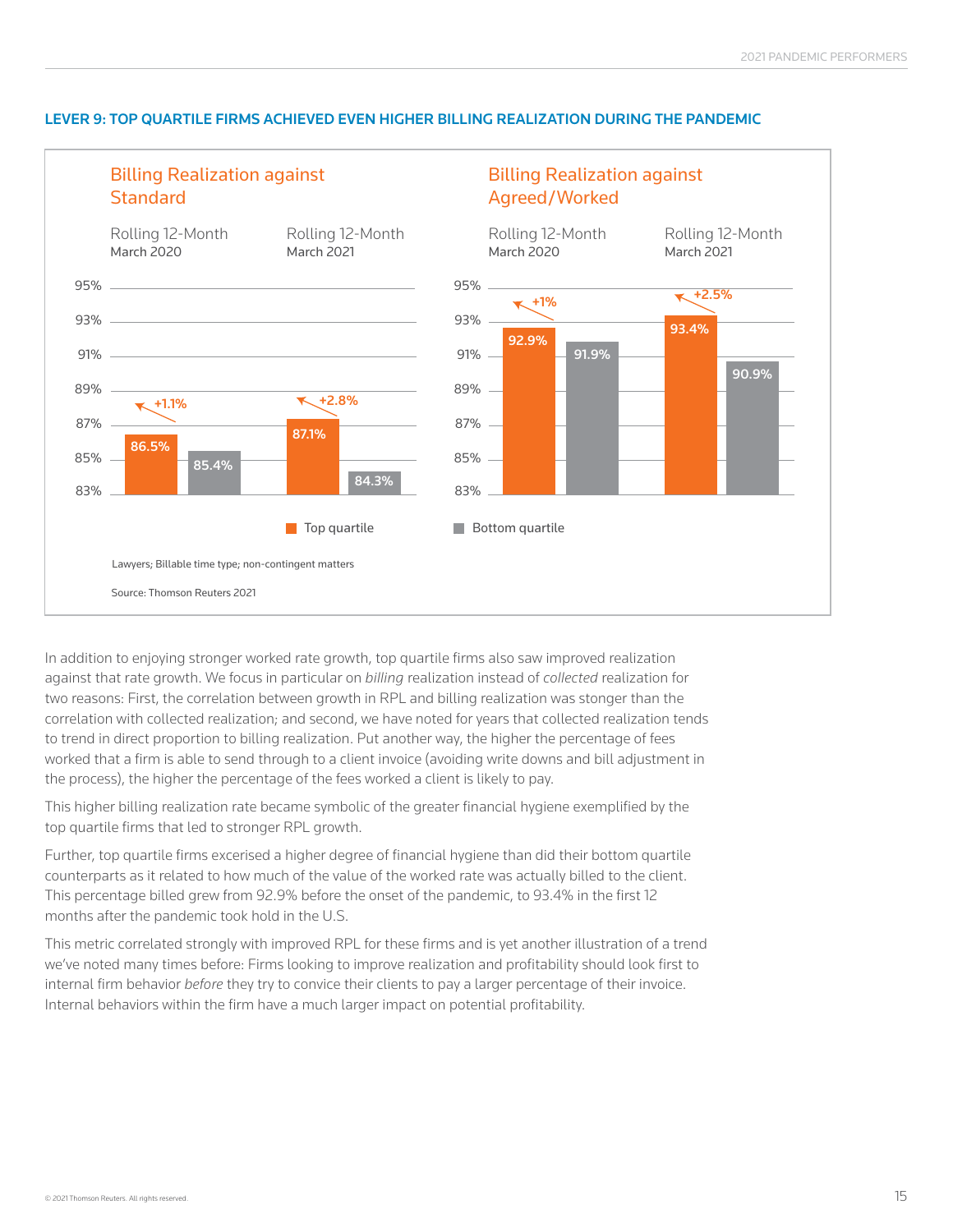## Area IV: Client Appeal

The ability of law firms to preserve top-of-mind awareness among clients by leveraging their brand to entice clients and win more work goes a long way to strengthening those firms' RPL growth and overall profitability, as these levers in this area show.



#### LEVER 10: TOP QUARTILE FIRMS HAD STRONGER BRANDS AND WERE MORE LIKELY TO BE A "MOST USED" FIRM FOR HIGH-VALUE WORK

In the lead-up to the pandemic, bottom quartile firms typically had less of a brand presence in the market — which, of course, is unsurprising given these were smaller firms on average. However, this still means they had less of a platform from which to build.

The largest gap between top and bottom quartile firms was in the area of top-of-mind awareness, which is critical because those law firms that jump first to the client's mind are those that are more likely to get the client's call.

And it's not just brand *awareness* that matters. Firms with strong brands also need to convert that awareness to favorability — the idea that prospective clients *like* the firm — and then convert that likeability into actual work mandates. Top quartile firms fared much stronger on each of these key factors than did their bottom quartile counterparts.

Further, this is not a trend that started when the pandemic came to the U.S. in the first quarter of 2020. Rather, these top quartile firms had worked for years to establish top-notch brands; and as the pandemic took hold, this long-term investment in brand strength paid off, leading to increased work and correlating strongly with improved RPL performance.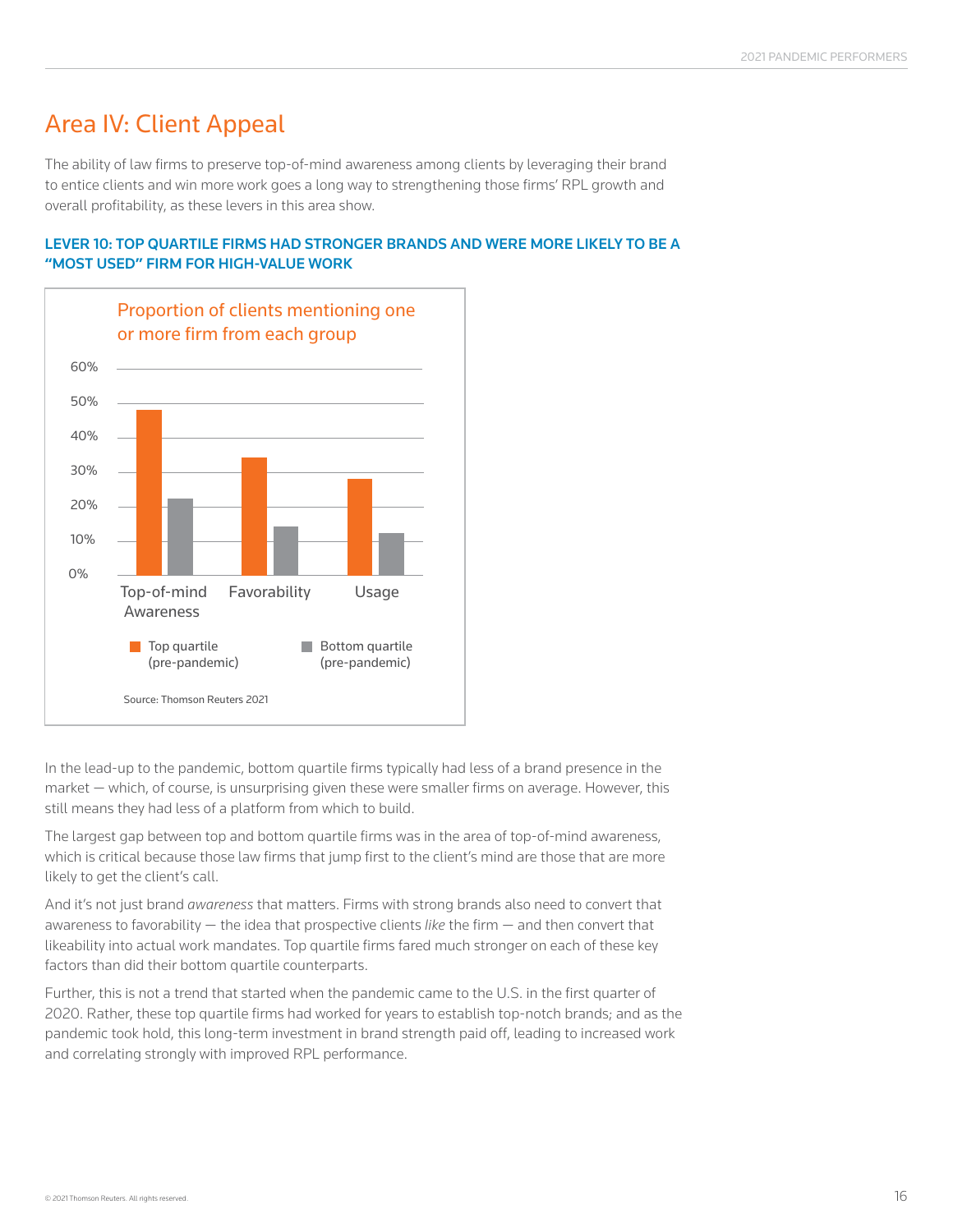

#### LEVER 11: TOP QUARTILE FIRMS' BRANDS RESONATED BETTER IN CRITICAL INDUSTRIES

Not only were the top quartile firms' brands stronger overall, but they were considerably stronger in industries that were particularly important during the pandemic, such as healthcare, retail, and wholesale. Conversely, top and bottom quartile firm brands were more equal for industries that were hardest hit by the crisis, such as transportation and energy.

By keeping track of industry spending patterns and adjusting their focus, law firms can position themselves to gain the greatest possible return on investment.

#### LEVER 12: TOP QUARTILE FIRMS SUFFERED LESS LOSS IN DEMAND WITH STRONG FEES WORKED



Bolstered by the mix of practices, array of firm talent, and brand strength previously discussed, top quartile firms saw much less decline in their overall average demand. Coupled with the strong rate performance, these firms saw their fees worked — an accrual-basis metric for potential revenues — grow dramatically during the examined period.

In contrast, bottom quartile firms, hurt by a stronger reliance on litigation, saw their demand contract appreciably. In fact, their fees worked were essentially flat at the end of the period when compared with the previous 12 months.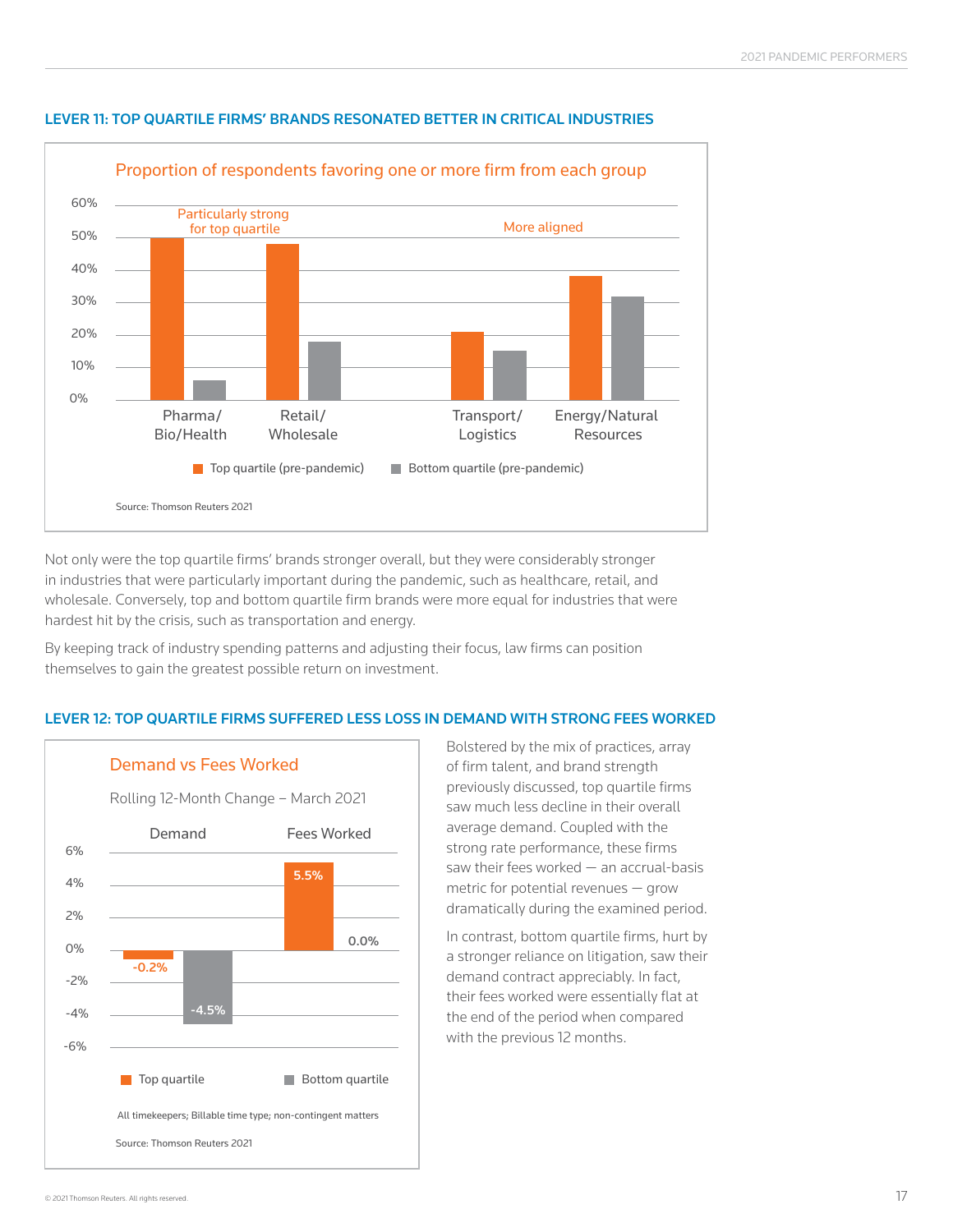# CLOSING THOUGHTS

As we examined what this Pandemic Performers data showed us about the legal industry and law firm performance throughout the pandemic crisis, two interesting questions rose to the surface.

## Question 1: Are Dynamic firms also Pandemic Performers?

Dynamic firms (those firms that showed the highest performance between 2017 and 2019) represented 25% of the overall pool of firms. However, their status as a top performing firm *prior* to the pandemic did not necessarily guarantee a spot in the top quartile for this analysis. Only 28% of the top quartile Pandemic Performers came from the ranks of the Dynamic firms.

This means that nearly three-quarters of the top quartile firms in this analysis were not among those previously recognized as a Dynamic law firm. Many Dynamic firms lost their edge in growth terms, relative to their peers, throughout the pandemic.

However, Dynamic firms and Pandemic Performers did share some of the same levers of growth, including the fact that both sets of firms:

- saw highly correlated productivity and rate growth;
- showed improved realization metrics;
- had strong individual lawyers;
- demonstrated brand strength and awareness; and
- featured strong IT and financial support.

But these commonalities also begged a second question:

### Question 2: Why did some firms not make the Pandemic Performers quartile?

While it's little surprise that larger law firms were better able to weather the storm — they already benefit from economies of scale, diversified practices, and the ability to make certain cuts that might not hit as hard.

But what were the characteristics of firms that didn't make the cut?

Many law firms that didn't make the Pandemic Performers quartile were more strongly focused on litigation — their lack of practice diversity did not help them weather this storm.

Further, those firms that were not Pandemic Performers cut overhead costs much more dramatically, particularly staff

Percent who were Dynamic Firms 2017–2019 30% 25% 20% 15% 10% 5% 0% **The Solution Contract Contract** Top quartile 11% 28% 18%

Source: Thomson Reuters 2021

compensation; and, crucially, they did not increase their investment in technology. Resisting investments like technology are risks that aren't likely to pay off — remote workers will become less productive if needed modern and effective technology is lacking.

Clients also were less likely to cite non-Pandemic Performers as top of mind or favor the firm, both before and during the pandemic, particularly those clients in critical industries like pharma/health and retail/ wholesale. This meant that non-Pandemic Performers didn't win as much work and were more inclined to discount their prices in order to win work. This, in turn, meant that these bottom-quartile firms lost productivity and failed to retain comparably high billed rates against standard rates.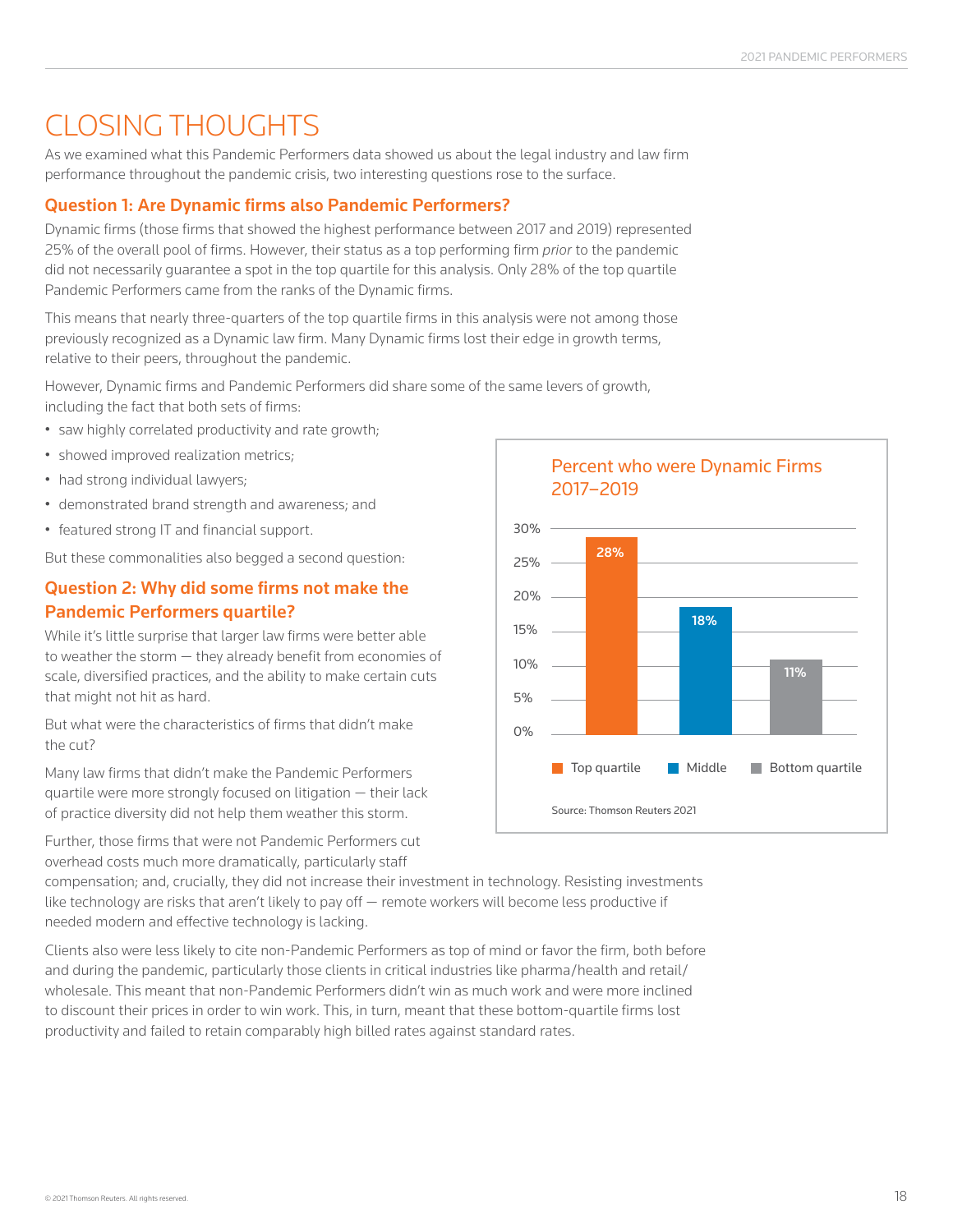Non-Pandemic Performers also cut back their use of other professional fee earners to a much larger degree than the top quartile Pandemic Performers. This hindered these firms' ability to leverage their workforce, resulting in more work flowing through partners rather than lower cost timekeepers, which kept a higher proportion of work in the hands of higher cost timekeepers, a trend undoubtedly noticed by cost-conscious clients.

Lawyers at non-Pandemic Performer firms also weren't accustomed to remote working, either because they or their firms weren't heavy users of it before the crisis. As a result, both those lawyers and their firms may have struggled to adapt. These lawyers also found their firms less collaborative, less autonomous, and a place in which they were less able to be themselves. All these factors are needed to help to create a modern, flexible remote working environment where lawyers can do their best work.

#### Key steps law firms can take to become more similar to a Pandemic Performer

This Pandemic Performers report underscores the strength and resiliency at the core of many of the top quartile firms, and while not every top firm showed strength in the same areas, there were some strong themes that ran throughout, and of which law firms should take notice to improve their financial performance and branding.

Get ready for the next crisis - Pandemic Performer firms clearly were more ready for this crisis in terms of culture and working practices. They were more resilient and were able to leverage their scale, practice diversity, brand, and support for their lawyers to better navigate through the pandemic. These firms had strong financial hygiene; and above all, were more likely to take a long-term view.

**Examine your weaknesses** – These 12 levers may seem a daunting number of tasks to complete for those firms looking to emulate the success and resilience of the Pandemic Performers. However, it's good to remember that not every Pandemic Performer firm fared equally well in each category. For most firms, there was a mix of strengths, but more importantly, there was generally an absence of weaknesses. Firms wishing to improve performance should first seek out and address any perceived weakness within the firm.

Leverage the categories – Obviously, 12 individual levers may seem too much to focus on, and indeed, good strategic planning practices would advise against setting such a large number of goals. That's why we grouped these levers into four main categories. Firms looking to improve their performance and resiliency can work through each of these four areas in turn, starting with the area where the firm has discovered the greatest amount of need for improvement, and moving gradually toward a focus on improvement in the areas of relative strength.

Keep the long-term focus - The pandemic is, hopefully, a once-in-a-lifetime type event. However, it is quite unlikely it will be the last crisis law firms will ever have to face. The key lesson from this analysis of Pandemic Performers firms is not to look at how these firms fared in the pandemic from an academic standpoint. Rather, it is to explore how a firm's long-term focus on improvement in key areas can build resiliency through times of crisis. Most critically, the importance of this long-term focus is a lesson by which all firms can benefit.